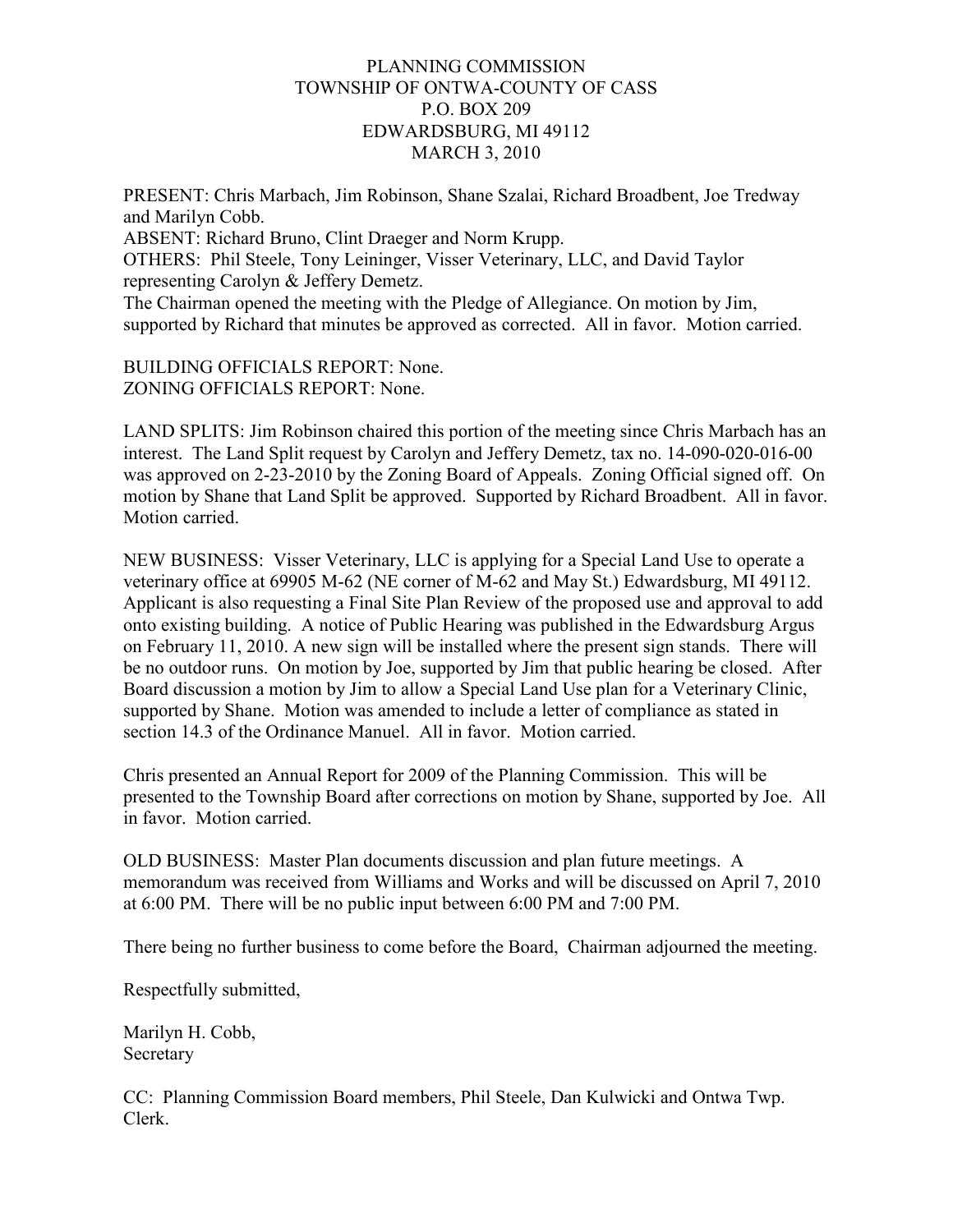## PLANNING COMMISSION TOWNSHIP OF ONTWA-COUNTY OF CASS P.O. BOX 209 EDWARDSBURG, MI 49112 MAY 5, 2010

PRESENT: Chris Marbach, Jim Robinson, Norm Krupp, Joe Tredway, Richard Bruno, Shane Szalai, Bill Mahaney, Clint Draeger, Richard Broadbent and Marilyn Cobb.

ABSENT: Phil Steele and Dan Kulwicki. OTHERS: Audience of interested citizens.

The Chairman opened the meeting with the Pledge of Allegiance. New member Bill Mahaney, was introduced to the Board. Minutes of the April 7, 2010 workshop session were approved as amended on motion by Jim, supported by Clint. All in favor. Motion carried. Minutes of the April 7, 2010 regular meeting were approved as amended on motion by Norm, supported by Richard Bruno. All in favor. Motion carried.

BUILDING OFFICIALS REPORT: None. ZONING ADMINISTRATORS REPORT: None.

LAND SPLITS: Terry DeSchepper, Tax roll parcel number 14-090-022-003-01. A three acre split from 141 acres along Elkhart Road. The Assessor and Zoning Administrator have signed off and will approve as soon as the legal description is received. On motion by Norm that land split be approved pending receipt of the legal description. Seconded by Jim. All in favor. Motion carried.

NEW BUSINESS: None.

OLD BUSINESS: Roseanne Marchetti presented the Board with information on Natural Resources, especially Lakes and Streams. This information would be beneficial for revised Master Plan under consideration. The Board also felt there should be some input from the Historical Society. Chris will talk with Barb Dempsey.

The Chairman announced other workshops in the area, if anyone is interested in attending. Also, let people know about the Master Plan meeting on May l3th @ 6:00PM.

There being no further business to come before the Board, meeting was adjourned by the Chairman.

Respectfully submitted,

Marilyn H. Cobb, Secretary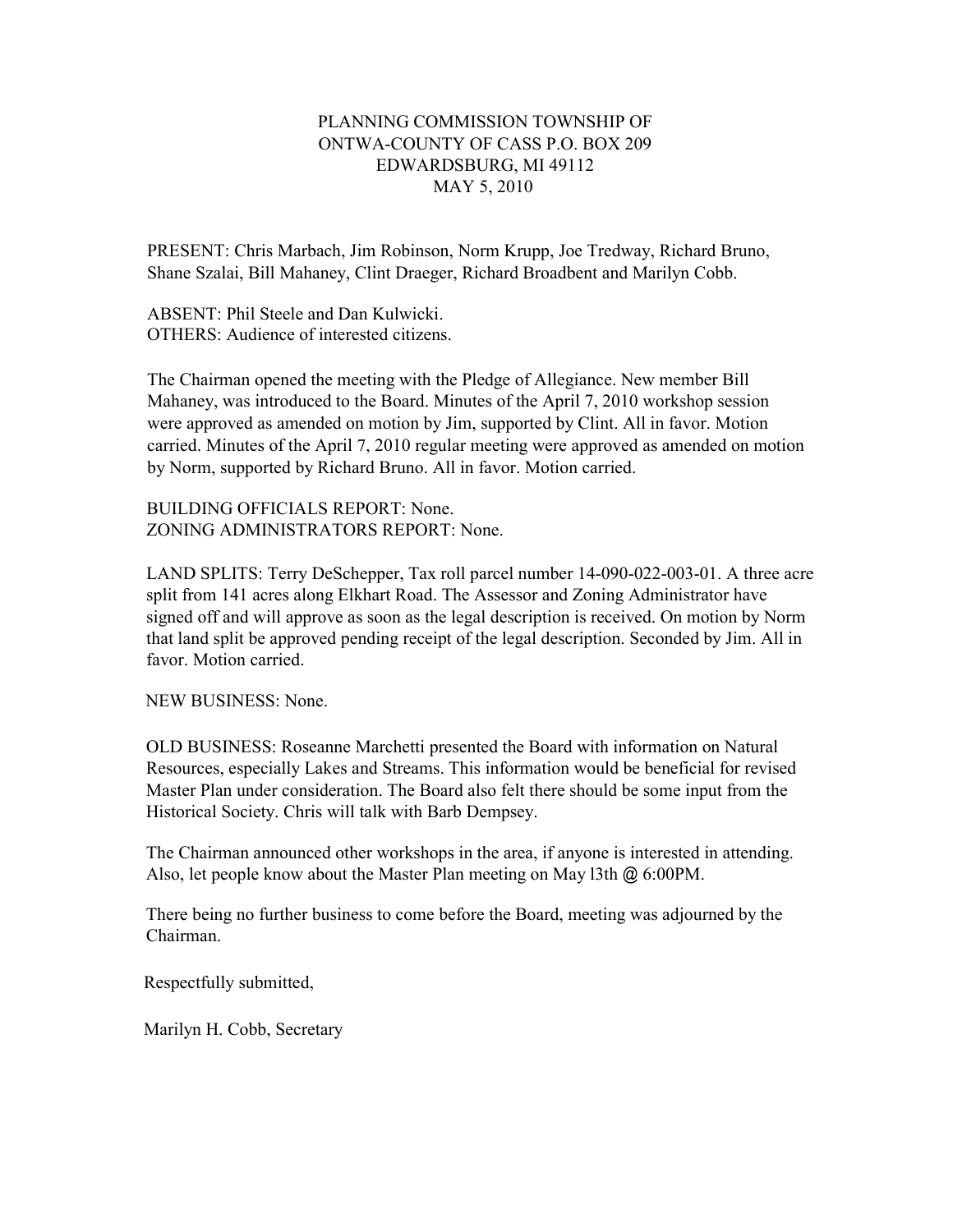## **PLANNING COMMISSION TOWNSHIP OF ONTWA-COUNTY OF CASS P.O. BOX 209 EDWARDSBURG, MI 49112 JUNE 2, 2010**

**PRESENT**: Chris Marbach, Jim Robinson, Norm Krupp, Joe Tredway, Richard Bruno, Shane Szalai, Bill Mahaney, Clint Draeger, Richard Broadbent and Marilyn Cobb.

## **ABSENT:** Phil Steele and Dan Kulwicki.

**OTHERS:** Jeffrey Feltzer, Michael Smith, Christopher Merrill, Brian Wegener from Williams and Works, interested citizens.

# **BUILDING OFFICIALS REPORT:** None.

# **ZONING ADMINISTRATORS REPORT:** None.

**LAND SPLITS**:Chairman Marbach excused himself for conflict of interest. Tax roll parcel numbers, 14-090- 006-007-01 and 14-090-210-016-00. Jeffrey Feltzer and Michael Smith own property at west end of Curtis Drive on Pleasant Lake. Moving to area and wish to extend private road. Do not plan to build at this time. Learned that development was intended for the area and they want to protect the land. On motion by Clint that Land Split be approved, supported by Jim. All in favor. Motion carried.

**LAND SPLITS:** Tax roll parcel numbers, 14-090-003-106-01 and 14-090-010-016-00. Christopher Merrill, South Beach Drive requests a lot line adjustment along a private road. Zoning Administrator said conditional approval should be considered because of flooding in the area, an inspection be made by Chairman or designate and ditched from US 12 to cul-de-sec to alleviate periodic flooding. Neighbors, Gary Lueneburg and Gary Vanderbeek raised issues about the flooding. On motion by Norm that lot line adjustment be approved and hold approval until completion of the ditches along the east and west sides of South Beach Drive, as stated by Mr. Merrill, and improvements to the extension of the private road to the existing building lot. Supported by Clint. All in favor. Motion carried.

**NEW BUISNESS:** Brian Wegener (Larry Nix unable to attend) of Williams & Works gave a report on the Visionary workshop of May 13, 2010. Forty five people attended the meeting. They provided quality input and made additional suggestions that should be added to the Master Plan. Brian said that Michigan's future Master Plans must include Zoning Plans relating to land use. The information from the Visionary Workshop will be integrated into the existing Master Plan. Norm felt that all of the meetings in the Township do not have enough media coverage.

The next Planning meeting will analysis the report and goals and objectives. Williams and Works will be asked to come to the August meeting.

**ANNOUNCEMENTS:** On June 17, 2010 at 7:00PM, the DNR will have a public meeting on Pleasant Lake piers and docks.

There being no business to come before the Board, the Chairman adjourned the meeting.

Respectfully submitted, Marilyn H. Cobb, Secretary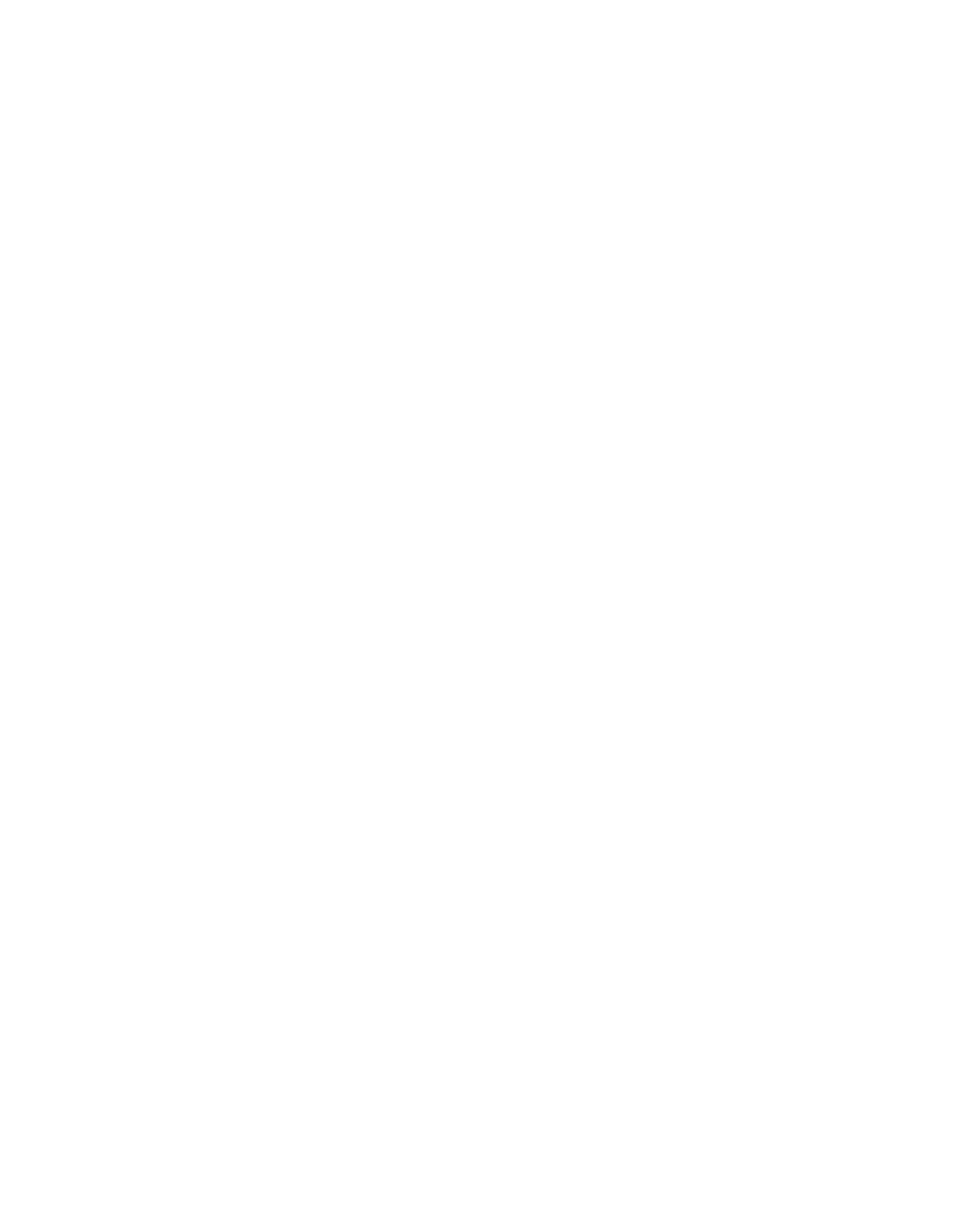### PLANNING COMMISSION TOWNSHIP OF ONTWA - COUNTY OF CASS EDWARDSBURG, MI 49112

### AUGUST 4, 2010

PRESENT: Chris Marbach, Joe Tredway, Richard Bruno, Shane Szalai, Bill Mahaney, Clint Draeger, Richard Broadbent and Marilyn Cobb.

ABSENT: Norman Krupp and Jim Robinson. Dan Kulwicki and Phil Steele.

Minutes of the June 2, 2010 meeting were read and approved on motion by Clint Draeger, supported by Richard Bruno. All in favor. Motion.

OTHERS: Brian Wegener from Williams and Works and interested citizens.

BUILDING OFFICIALS REPORT: None

ZONING OFFICIALS REPORT: None.

LAND SPLITS: None.

OLD BUSINESS: Williams and Works sent a Memorandum on June 7, 2010 to all members of the Planning Commission updating the Master Plan Visioning Report. Brian pointed out some information for consideration and listened to members with new concerns which will be adopted into the Visioning Report. Everyone thought the report was thorough and informative. No need to make any changes and will continue to work with the Village and the Community Improvement Association.

Another Memorandum was received by Planning Commission indicating a joint Planning discussion with Milton Township Chris Marbach attended the meeting and explained the meeting that Milton requested to explore the potential for joint land use. Williams and Works will do more investigating and send Ontwa Planning Commission more detailed information. Joe Tredway made a motion that we move forward on this request for a joint planning area. Seconded by Richard Broadbent. All yea's, one no by Richard Bruno. Brian will have a letter for the next meeting. He will also contact Jefferson and Mason Townships on joint planning concerns.

Chris stated that there can be no new mapping until the two Township issues are resolved. Williams and Works will attend the September meeting. They will have more information about the issues with Milton Township.

There is no additional information to come before the Board. The Chairman adjourned the meeting.

Respectfully submitted,

Marilyn H. Cobb, Secretary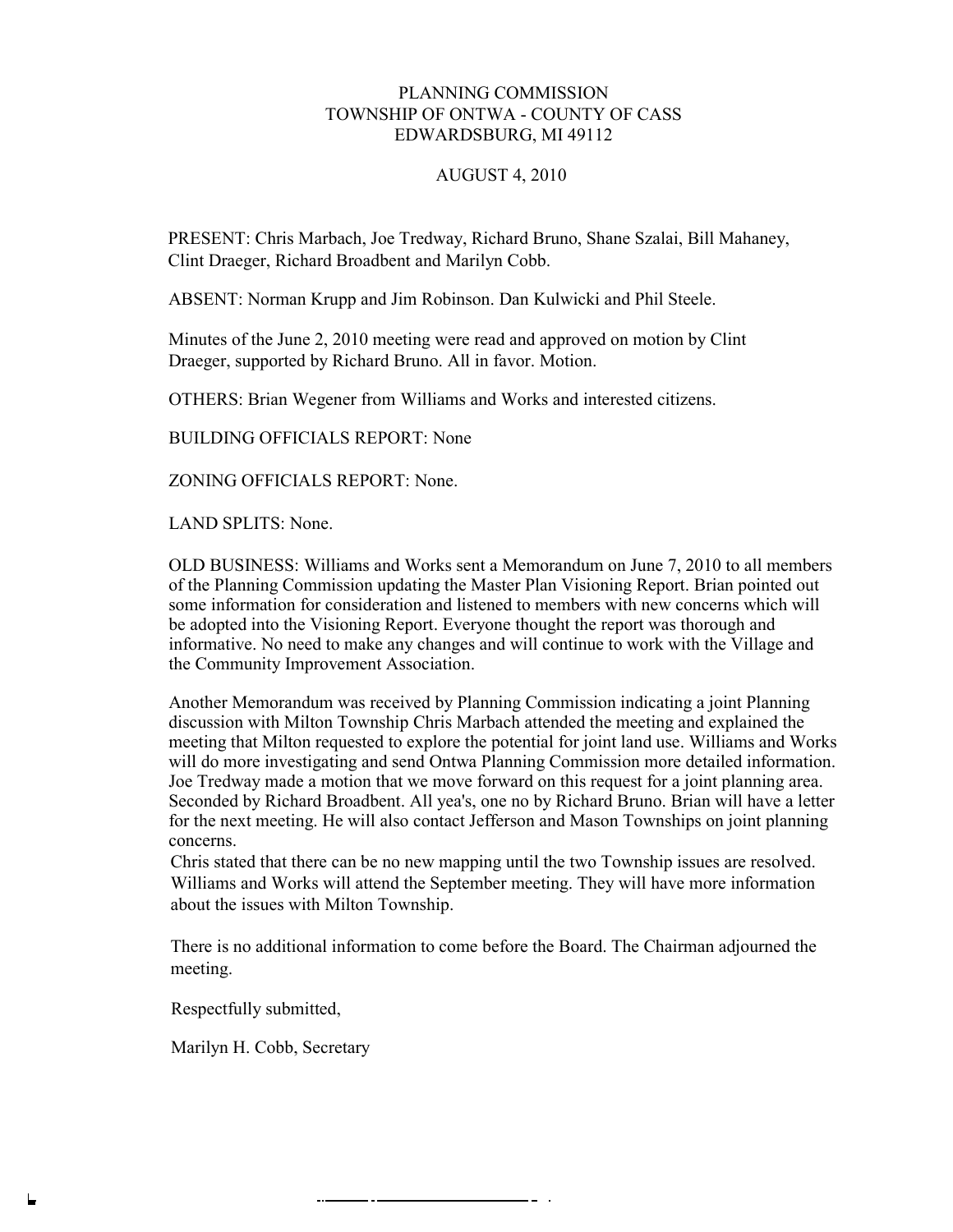### PLANNING COMMISSION TOWNSHIP OF ONTW A-COUNTY OF CASS EDWARDSBURG, MI 49112

November 3, 2010

PRESENT: Chris Marbach, Clint Draeger, Joe Tredway, Shane Szalai, Richard Bruno, Norm Krupp, Richard Broadbent and Marilyn Cobb. ABSENT: Jim Robinson (excused) and Bill Mahaney. OTHERS: Brian Wegener from Williams and Works.

The Chairman opened the meeting with the Pledge of Allegiance. Minutes of the September 1, 2010 were approved with correction on motion by Norm Krupp, seconded by Clint Draeger. All in favor. Motion carried.

LAND SPLIT: Charles R. Ornduff, Tax No. 14-090-0101005-01. This property is the Red Barn on US 12 east. Considerable impute from the owner and Realtor showing two versions for entrance to the property. Members felt more information or an alternate plan is needed before a variance can be approved. On motion by Richard Broadbent that request for variance be tabled until the next official meeting so that the owner can provide more information. Supported by Clint. All in favor. Motion carried.

A letter from the Cass Co. Road Commission regarding West Bank was read and place on file.

I

OLD BUSINESS: Williams and Works review of Master Plan Maps. Large maps were provided by Williams and Works for members to view. Members talked about small areas beginning with the west end of the Township. At 9:45 PM, the Board was not able to review and discuss the whole Township. The Chairman proposed a special meeting date as soon as he can check with all concerned about a date and time.

The Chairman adjourned the meeting until notification of the special meeting date.

Respectfully submitted, Marilyn H. Cobb Secretary

CC: Planning Board members, Wayne Hardin and Ontwa Twp. Clerk.